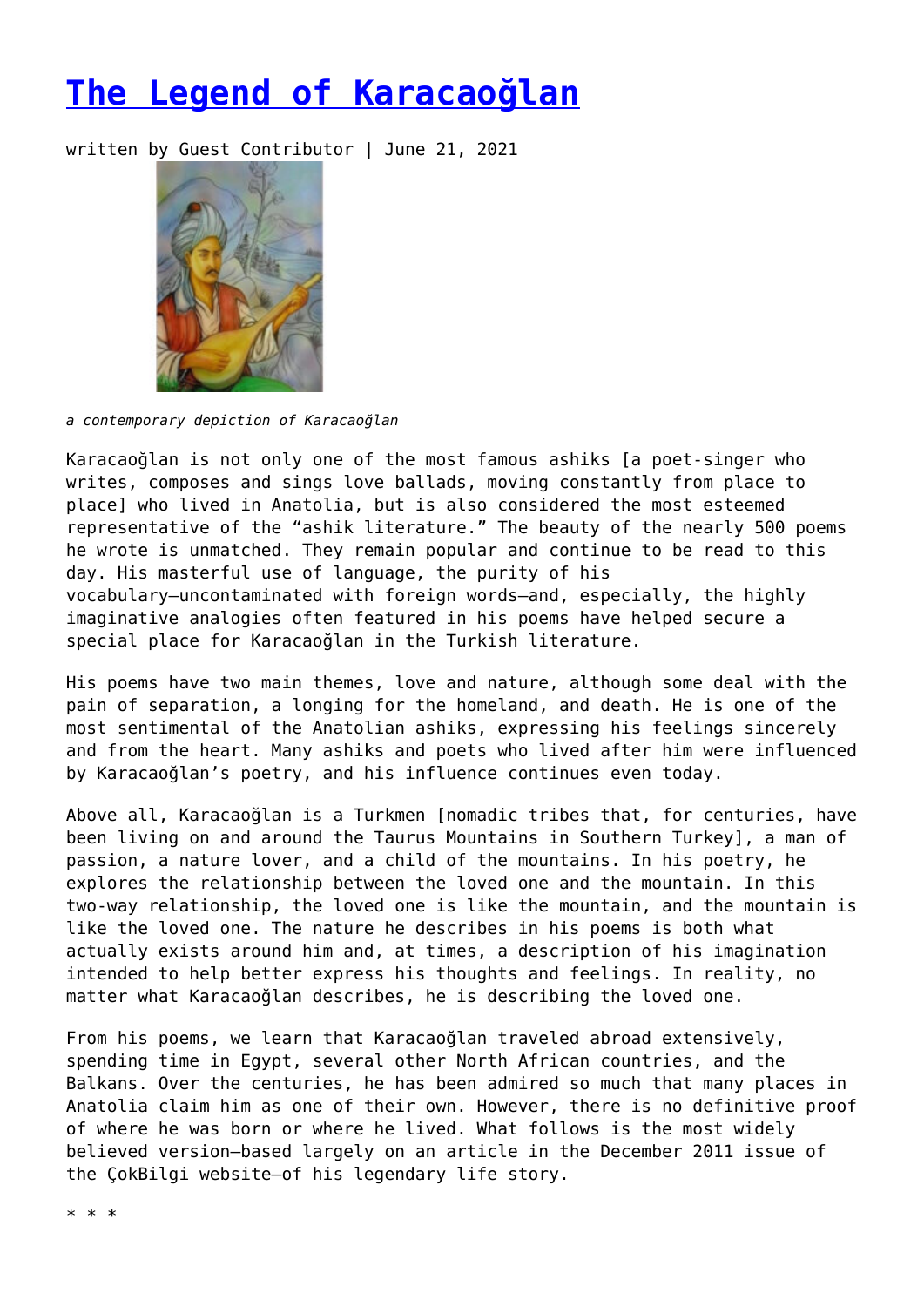Karacaoğlan's real name was Hasan. He was born in the early 17th century and lived in Kozan in southern Turkey, to the northeast of today's Adana. The Taurus Mountains, where most Turkmen tribes live, rise up sharply behind Kozan. Hasan's mother died before he was one year old, and before he turned five, his father was drafted as a soldier by Koca İlyas, the local ruler of Kozan, and never came back, leaving young Hasan an orphan. This little boy, whose mother used to lovingly call him Karaca (meaning darkish), was raised by Serdengeçti Osman Ağa, who became like a father to Hasan. At a young age, Hasan was nicknamed Karacaoğlan (meaning darkish boy).

When Karacaoğlan turned 18 years old, Serdengeçti Osman Ağa asked him to marry a mute girl who had no living parents or relatives. He did not want to marry this mute girl, but he dare not tell this to his adopted father, who was a stern man. Instead, while preparations were underway for his wedding, Karacaoğlan ran away from Kozan, never to return again.

He wandered through the valleys and mountains without stopping and without knowing where he was going. In his book *Three Anatolian Legends*, the famed author Yaşar Kemal describes Karacaoğlan's departure from Kozan:

"As he was leaving his entire village gathered around him and pleaded with him not to go. They warned him that suffering far away from home is more bitter than poison. They insisted that although he was an ashik, he must not leave. They tried to convince him that, in time, his feelings would blow over like the winds of poplar trees, and that he should not abandon his village. But he did not listen. His friends begged him saying no one could play the saz [a stringed musical instrument played by ashiks and folk singers in Turkey and in the wider Middle East region] or sing better than him, and they urged him to stay. But they could not stop him… Now, Karacaoğlan was standing fixed in the middle of an endless plain, thinking about all this. Who knows since when he had been standing there without any movement? Meanwhile, the sun began to rise. Soon, the mountains and the plains were all lit. The birds began to sing. He started to walk again. He could not think of anything other than walking. But he was young and in his heart were bright rays of light, burning fires, and branches covered with blooming spring flowers. He walked until noon."

When he got so tired that he could not walk anymore, he sat down under a mighty pine tree and immediately fell asleep. In his dream, a white-bearded old man gave him a jug full of water and said: "Drink this! Drink so that your thirst and sadness may end. Drink so that you may once again sing like a nightingale and your heart may fill with joy." He drank the water and woke up. After that, Karacaoğlan quickly came back to his senses and, indeed, he was no longer tired, angry, or sad. Yearning to play his saz and sing, he grabbed his saz and began to wander again.

Eventually, he reached a Turkmen tribe where Karacaoğlan once again played his saz and sang. As he sang, the members of the tribe formed a circle around him, and an old man pleaded, "Why don't you sing a few more ballads for us?" After that, Karacaoğlan's voice alone was heard everywhere, echoing among the mountains and in the valleys. Every member of the tribe—young, old, sick, disabled—rushed out of their tents and came to join the circle to listen to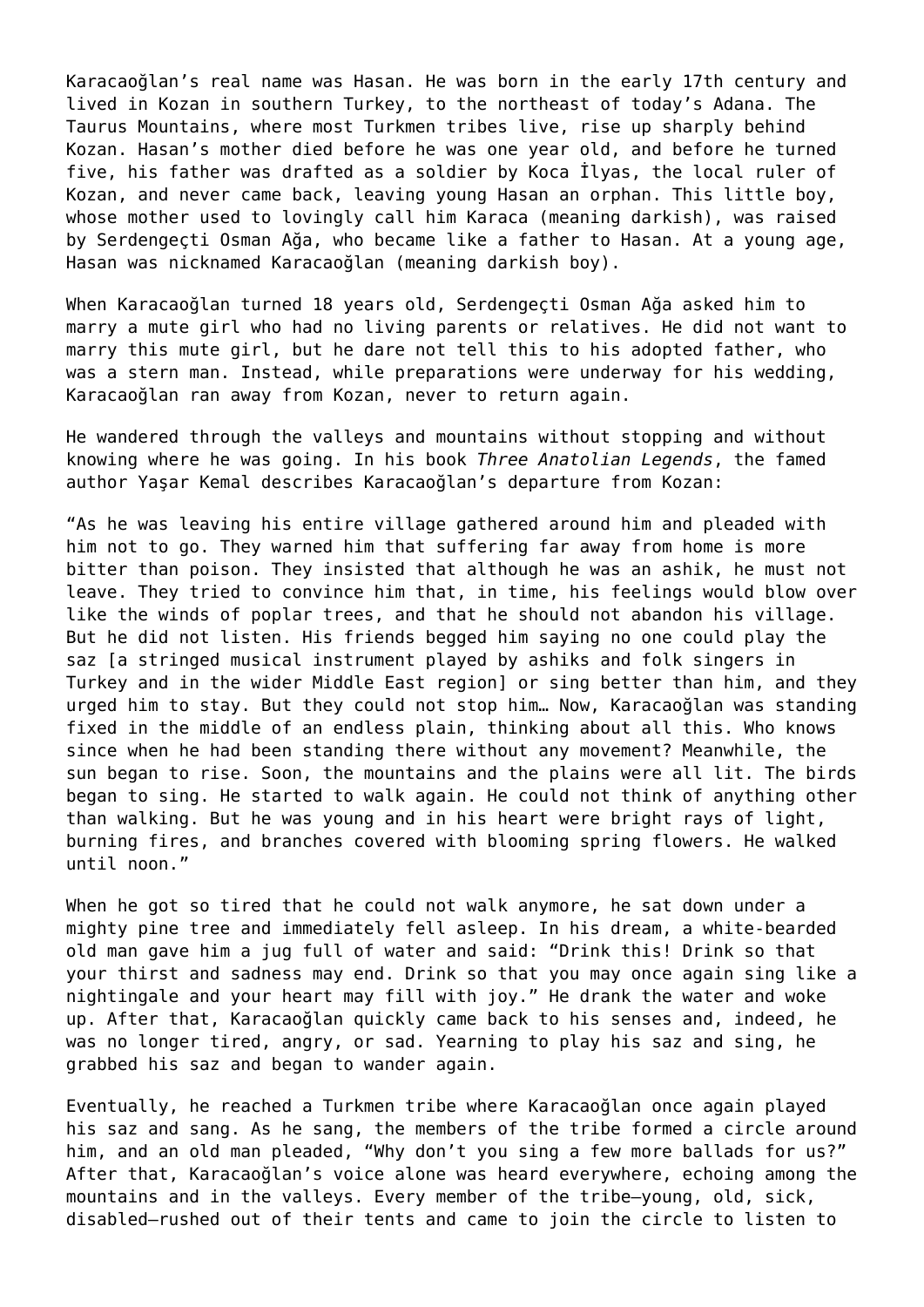Karacaoğlan. The circle kept growing. The shepherds left their flocks and came in from the mountains. The wolves and birds too came and joined the circle. Everyone was mesmerized with the beauty of his ballads. Then Karacaoğlan's saz abruptly fell silent, and his ballad ended although it continued to echo on the nearby rocks and in the fields for a while more.

His head bowed, Karacaoğlan rose and began to walk. The circle opened slightly to let him pass through. He came out of the circle and, with the deepest of love, embraced every creature in the world: the trees, the birds, the bugs, the people—every creature. He was full of love, down to the marrow of his bones, and it was directed toward everything on Earth: the rain, the cold, the warmth, the thunderstorm. Karacaoğlan was well again!

The members of the tribe enjoyed his performance tremendously and grew fond of him. They comforted him, saying, "Ashik, don't worry about anything. Consider our tribe your own. You may stay here as long as you wish and bring us joy through your playing and singing." So Karacaoğlan decided to stay with the tribe.

With his childlike eyes opened wide, Karacaoğlan looked at everything, even the smallest and most apathetic of objects, with amazement. His singing was always rapture, exultation, a celebration of the world and everything in it…

As days passed, Karacaoğlan fell in love with his new tribe's chief Boran Bey's only daughter Elif, who was beautiful and educated. At an early age, Elif was taught to read and write. Sadly, like Karacaoğlan's adopted father Osman Ağa, Boran Bey was a stern man, and Karacaoğlan could not open up to him. Instead, he buried his love for Elif deep in his heart and quietly left the tribe. He spent several months walking through many mountains and pastures and eventually arrived at the Karaman district. There, he miraculously came across Boran Bey's tribe once again, which was also on the move, migrating to the highlands for the summer. Karacaoğlan was both surprised and very happy. In the months since he had left the tribe, Elif too had been burning with longing for Karacaoğlan.



*a contemporary depiction of Karacaoğlan and Elif*

One night, Karacaoğlan and Elif secretly met, and they decided to leave together. They sought refuge far away, at Tuğrul Bey's tribe. Tuğrul Bey and everyone in his tribe welcomed them warmly and treated them with kindness. From then on, they stayed there. Tuğrul Bey arranged a magnificent wedding for Karacaoğlan and Elif, and they were married. Thereafter, Karacaoğlan entertained Tuğrul Bey's tribe as well as other neighboring tribes by playing his saz and singing while Elif took care of the other chores. Their days were filled with happiness.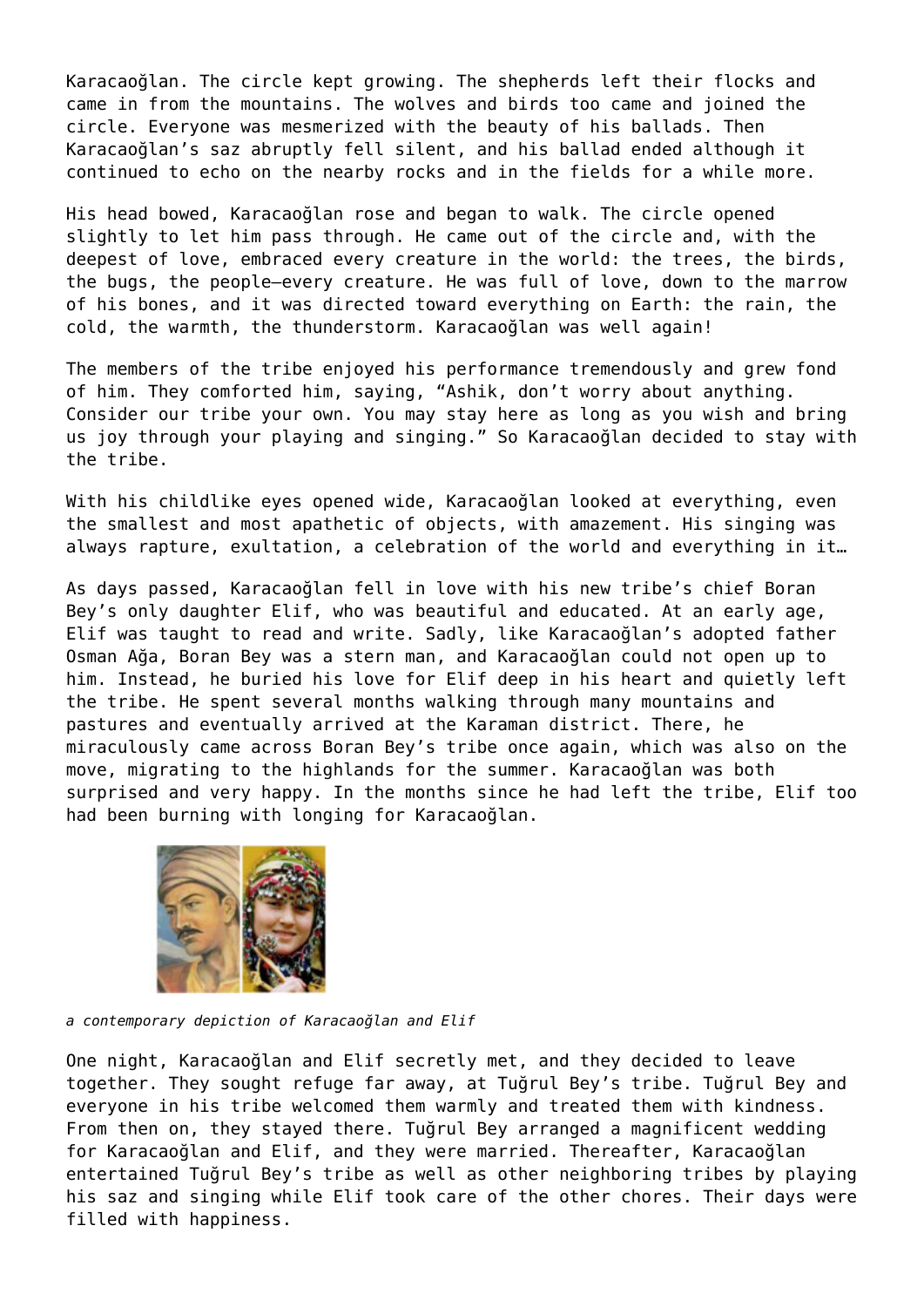After a while, Köse Veli, a man who lived in the area, fell in love with Elif. One night while Karacaoğlan was performing at a wedding in a tribe a day's walk away from theirs, Köse Veli sneaked into their tent and forced himself on Elif, who was alone. Elif was shocked and did not know what to do. What could she do? She was worried about someone hearing or seeing what was happening, and she did not want to bring shame to her husband. She decided not to scream and kept quiet.

At that precise moment, while playing at the wedding, Karacaoğlan's saz's strings suddenly broke. Surprised, he got up and raced like the wind back to their tribe. He arrived in record time, just before dawn, and found Köse Veli sleeping in his bed. Meanwhile, Elif was clinging to the edge of the bed. Devastated, he threw a cover on both, and Elif immediately understood that Karacaoğlan would leave and never return. But it was too late to do or say anything. Karacaoğlan left as quickly as he had arrived.

Desperate, Elif told Tuğrul Bey's wife everything who became enraged and killed Köse Veli. When Tuğrul Bey heard about what happened, he too became sad and angry. He sent some of his men to search for Karacaoğlan. They searched for days, but could not find him. Years passed with no news from Karacaoğlan. At different times, there were small leads about him being here or there. Once it was said he was in Antep playing his saz; then it was said he was in the Akkoyunlu highlands. Later, it was rumored that he had moved on to Arabia and was seen playing his saz in Hama.

Every time one of these rumors surfaced, Tuğrul Bey immediately sent his horsemen to search for Karacaoğlan, but they always came back empty handed. The only things they found when they searched for Karacaoğlan were the beautiful ballads he had composed being sung by other ashiks. Tuğrul Bey confided in Elif that, if he died without finding Karacaoğlan, it would be a sad end for him.

He did indeed die without finding Karacaoğlan. Elif confined herself to her tent and very rarely left it. She hoped that one day Karacaoğlan would learn what really happened and return. Looking forward to that day, she waited patiently. Once the most beautiful bride of the tribe, in time, Elif became an old woman.

Many years later, Karacaoğlan did learn the truth and set out to look for Elif. He looked in many places, but could never find her. Eventually, some tribesmen pointed him to a graveyard on a peak, where they said Elif was buried. By now, Karacaoğlan was also an old man. With the help of a few young lads, he climbed the peak where Elif's grave was. A young mulberry tree was planted next to it. He sat near the grave and, squeezing his saz to his chest, began to play and sing:

"Since arriving in this false world, I drank bowl after bowl of poison. Cruel fate grants none of my wishes. Once a purple hyacinth garden, Now I am nothing but a ruin!"